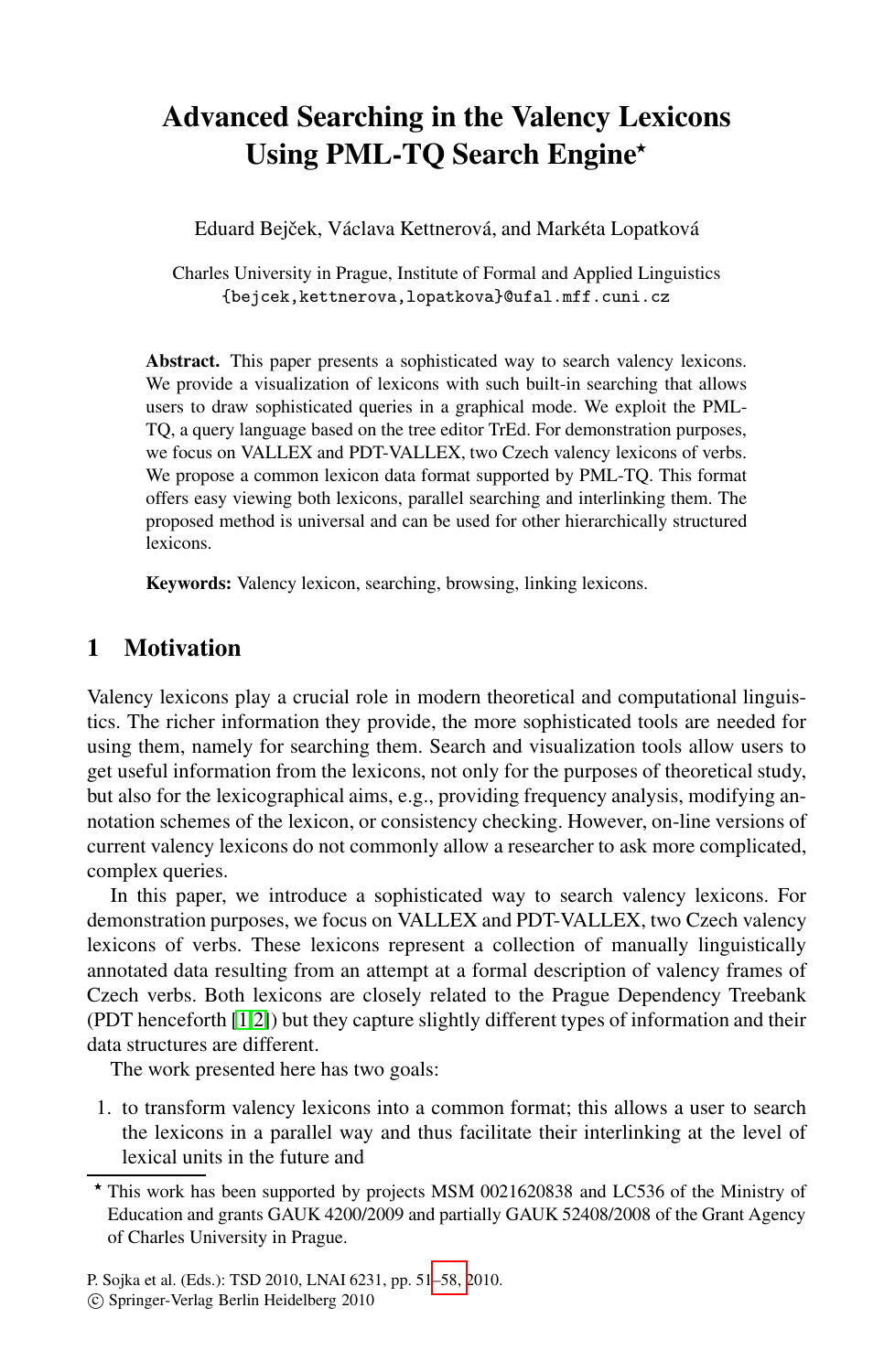2. to provide visualization of VALLEX and PDT-VALLEX with such built-in searching that allows users to formulate complex queries in a user-friendly way by drawing their graphical representation.

We exploit the PML-TQ, a query language and search engine designed for querying annotated linguistic data [3], which is based on the TrEd toolkit [4]. There are three important reasons for adopting TrEd and PML-TQ: (i) PML-TQ incorporates a powerful query language useful for complex data and offers graphical query representation, (ii) tree editor TrEd provides us with customizable visualization of richly structured data and makes it possible to visualize query results as well, and (iii) TrEd data format proved to be a suitable com[mo](#page-1-0)n representation for both lexicons and for links between them.

As the PDT-VALLEX lexicon (a part of PDT 2.0 data) can be already searched using PML-TQ we transform the VALLEX lexicon into the format supported by this search engine.

**Related W[or](#page-1-1)k.** Let us mention some of the lexicons providing valency information and their searching interfac[es.](#page-1-2)

More than 960 semantic frames can be browsed in *FrameNet* given a name of the frame or a lemma to search for; in addition, FrameGrapher visualizes relations between semantic frames and their frame elements.<sup>1</sup> The *[Ve](#page-1-3)rbNet* project maps PropBank verb types to their corresponding Levin classes; on-line search tool facilitates searching only for verb lemmas; VerbNet viewer 'Inspector' can parse a VerbNet data file and print specified attributes for classes.<sup>2</sup> Project *SemLink* combines four lexical resources, PropBank, VerbNet, FrameNet, and WordNet; it supports lemma and semantic class on-line search through Unified Verb Index (UVI).<sup>3</sup> The *Corpus Pattern Analysis* shows patterns with which a verb is associated; it can be browsed only for a given lemma.<sup>4</sup> Verbs in another Czech valency lexicon, *VerbaLex*, can be sorted (similarly to VALLEX) by alphabet, verb roles, morphemic forms, verb classes etc.<sup>5</sup>

Some of these lexicons are already interlinked, like UVI for English (interlinked on the level of individual lexical units). Our long-term goal is to link the VALLEX and PDT-VALLEX lexicons on the level of individual lexical units.

Although our current effort focuses only on searching the VALLEX and PDT-[V](#page-7-1)ALLEX lexicons, the underlying search engi[ne ca](#page-2-0)n be easily adopted for any other lexicons with structured lexical entries.

# <span id="page-1-1"></span><span id="page-1-0"></span>**[2 Two Valency Lexicons](http://verbs.colorado.edu/verb-index/vn/reference.php)**

<span id="page-1-3"></span><span id="page-1-2"></span>[In](http://deb.fi.muni.cz/pdev/) [this](http://deb.fi.muni.cz/pdev/) [section](http://deb.fi.muni.cz/pdev/)[,](#page-7-2) [w](#page-7-2)e provide a basic description of the valency lexicons of Czech verbs, [PDT-VALLEX](http://nlp.fi.muni.cz/verbalex/htmlDEMO/) [and](http://nlp.fi.muni.cz/verbalex/htmlDEMO/) [VALLE](http://nlp.fi.muni.cz/verbalex/htmlDEMO/)[X.](#page-7-3) Both these lexicons take the Functional Generative Description (FGD [9]) as their theoretical background. In Section 2.1, we focus on the differences between their data formats.

<sup>1</sup> http://framenet.icsi.berkeley.edu/FrameGrapher/ [5]

 $2$  http://verbs.colorado.edu/verb-index/vn/reference.php [6]

 $3$  http://verbs.colorado.edu/semlink/

<sup>4</sup> http://deb.fi.muni.cz/pdev/ [7]

<sup>5</sup> http://nlp.fi.muni.cz/verbalex/htmlDEMO/ [8]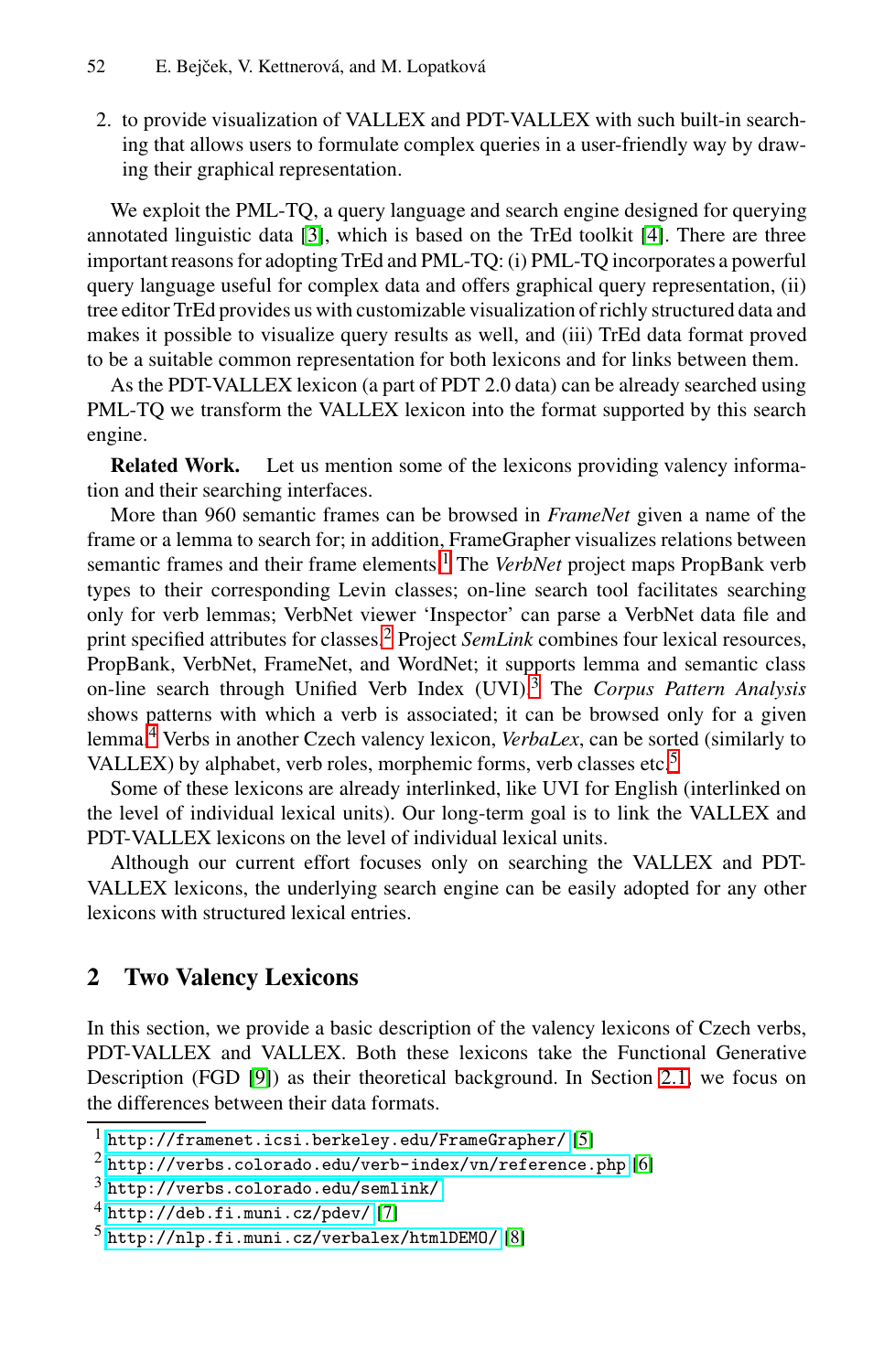**PDT-VALLEX.** PDT-VALLEX (see esp. [10,11]) stores the information on the valency frames of Czech verbs (and also of some nouns, adjectives, and adverbs), which occur at least once in PDT 2.0. Valency frames in PDT-VALLEX are linked with the occurrences of verbs in PDT 2.0. One of the main purposes of b[uil](#page-2-1)ding PDT-VALLEX was to ensure the data consistency of PDT.

**VALLEX 2.5.** The VALLEX lexicon (see esp. [12]) aims at describing valency behavior of verbs in each of their senses, i.e., at providing analysis of whole verb lexemes. In addition to valency frames, further syntactic information is rendered there, esp. the information related to the surface manifestation of verbal valency (e.g., reciprocity, reflexivity, grammatical control), and syntac[tic](#page-4-0)o-semantic class for a substantial subset of verbs.

In VALLEX, the concept of a *lexeme* plays a crucial role – aspectual counterparts6 are treated within a single lexeme, which may be therefore represented by more than one lemma. Moreover, a particular lemma may have different orthographic variants. A lexeme associates individual *lexical units* (LUs) representing different verb meanings. The concept of lexeme can be exemplified by the verbs *[za](#page-4-0)počítávat<sup>impf</sup>* and *započítat<sup>pf</sup>* 'to count' as aspectual counterparts and the verb *zapoˇcístpf* as an orthographic variant of the verb *započítat<sup>pf</sup>* . In VALLEX, all these verbs are treated within one lexeme (Figure 1, left column). Let us mention at least the most important reasons for such convention:

- <span id="page-2-0"></span>**–** theoretical adequacy: aspectual counterparts have (in principle) the same meaning; in the FGD theory, they are considered as different forms of one verb lexeme;
- **–** compact representation: aspectual counterparts prototypically share the set of lexical units describing their valency characteristics, see LU1 in Figure 1; thus this representation effectivel[y red](#page-7-4)uce the redundant informatio[n in](#page-7-5) the lexicon;
- **–** convenience for human users when searching the lexicon.

### **2.1 Data Formats**

Although both VALLEX and PDT-VALLEX are stored in XML format, their data formats differ as the lexicons are developed separately and they contain slightly different types of information. In this section, we discuss and exemplify these differences in more detail. The full fo[rm](#page-4-0)at description can be found in [13] for the VALLEX format and [14, Section 6.2] for the PDT-VALLEX format.

<span id="page-2-1"></span>**VALLEX format.** VALLEX, version 2.5, is stored in a complex format that reflects the concept of lexeme associating aspectual counterparts of verbs.

The complicated XML format makes searching in VALLEX format rather difficult from the technical point of view: for each lemma, it is necessary to identify correctly the relevant XML elements. For instance, some lexical units are ascribed to all lemmas, see LU1, whereas others are assigned exclusively to some of them, see LU2 ascribed only to the lemma *započítat<sup>pf</sup>* (Figure 1).

Roughly speaking, perfective and imperfective aspectual counterparts are verbs with the same meaning, which differs in presenting the event either as completed, or as ongoing, like e.g. *pokrýt* $p^f$  and *pokrývat*<sup>*impf*</sup> as in 'he covered the floor with the carpet' and 'he was covering the floor with the carpet'. Aspectual counterparts usually form pairs, but also triples or even quadruples may appear.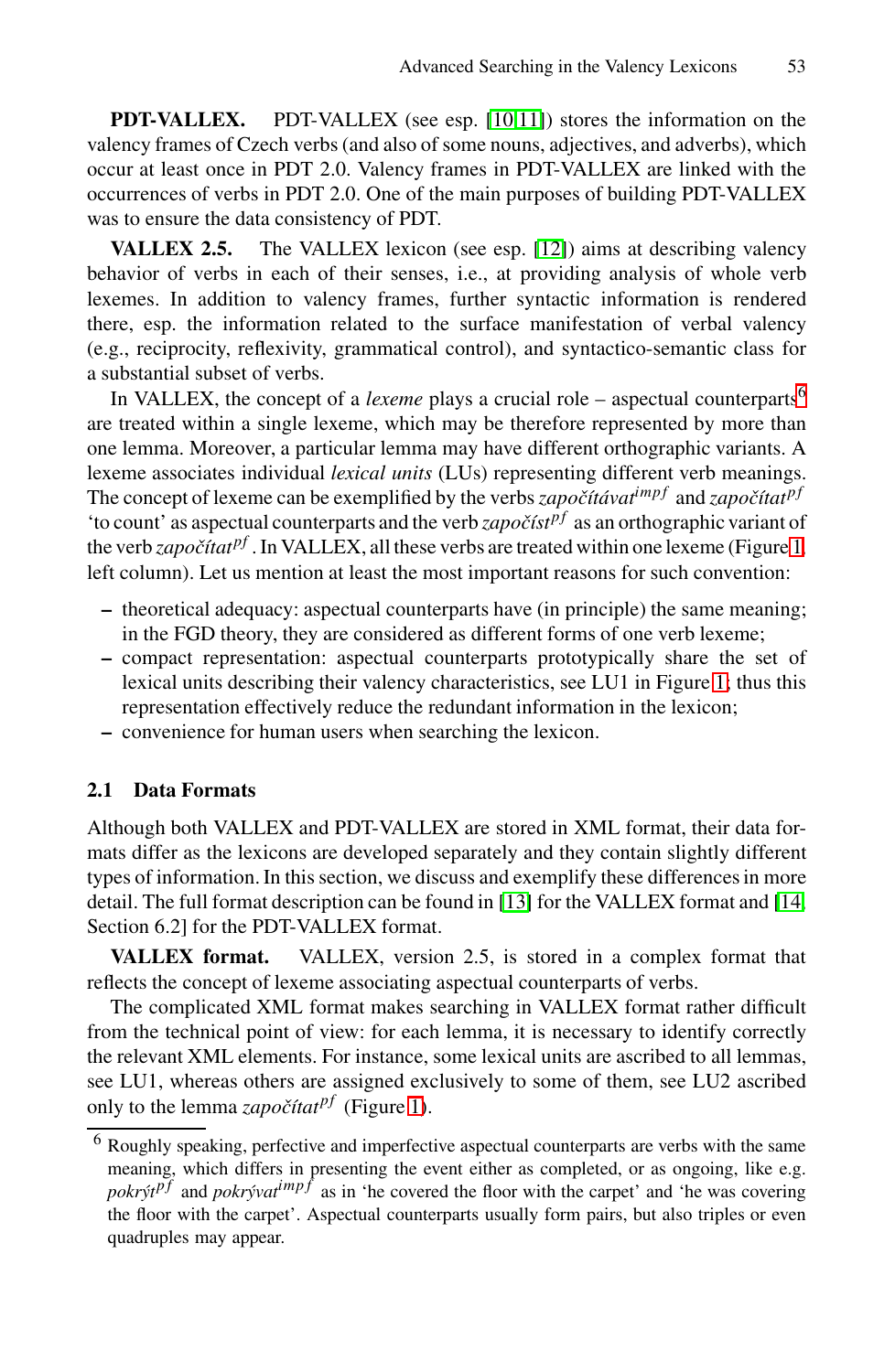**PDT-VALLEX format.** In PDT-VALLEX, neither the aspectual counterparts nor the orthographic variants are clustered together. Therefore the XML format of the lexicon is much simpler in comparison with the format of VALLEX. E.g., unlike VALLEX, the verbs *zapoˇcítávat*, *zapoˇcítat*, and *zapoˇcíst* 'to count' are described by three separate word entries in PDT-VALLEX. As a result, these word entries are characterized by the identical set of valency frames.

To facilitate comparing, parallel viewing, and interlinking the VALLEX and PDT-VALLEX data, it is necessary to have a common data representation. This representation must be powerful enough to store different type of information from both lexicons. For this purposes, we exploit TrEd toolkit and its native PML format, which is a part of the pmltq extension to the tree editor TrEd.

## **3 Exploiting TrEd Toolkit for Valency Lexicons**

The Tree Editor (TrEd) is a graphical editor that was primarily designed as an annotation tool for the syntactic annotation of the PDT. However, the editor can also be used for data viewing and for advanced data searching. TrEd supports any tree-like structure (which every XML exactly is), thus it is possible to use it for our valency lexicons as well.

TrEd supports an XML-based format called PML (Prague Markup Language [15]). PML data are described in a form of a PML-schema (similarly as DTD describes XML data). In principle, a PML-schema can be obtained automatically from a DTD for an XML document. In addition, it is necessary to specify 'PML roles'. These roles identify XML elements that ought to be visualized, those XML elements that serve as tree nodes etc. Lastly, there is a stylesheet in TrEd that defines the style, color and layout of nodes, edges and labels of a tree.

The PML data format makes it possible to exploit the PML Tree Query language (PML-TQ[3]), a search tool designed for linguistically annotated data in PML format.

### **3.1 Common Lexicon Format vallex\_pml**

The first task is to prepare common representation of both lexicons. We use the PML format derived from the PDT-VALLEX format; it is referred to as vallex\_pml here.

**VALLEX format to vallex\_pml.** To transform VALLEX 2.5 data into the vallex\_pml format, each lexeme from VALLEX have to be split – separate *verb entries* must be created for [ea](#page-4-0)ch lemma. To each verb entry, an appropriate set of *frame entries* describing valency frames (and some other syntactic information) has to be assigned, see Figure 1.

However, the information on aspectual counterparts and their corresponding valency frames belong to the core information stored in the lexicon. To retain this information, the resulting verb entries and corresponding frame entries are interlinked in the target format: each verb entry contains a reference to relevant verb entries for aspectual  $counterpart(s)$  (if applicable); similarly, each frame entry contains a reference to corresponding frame entries, see Figure 1. Orthographic variants of lemmas are treated in the same way.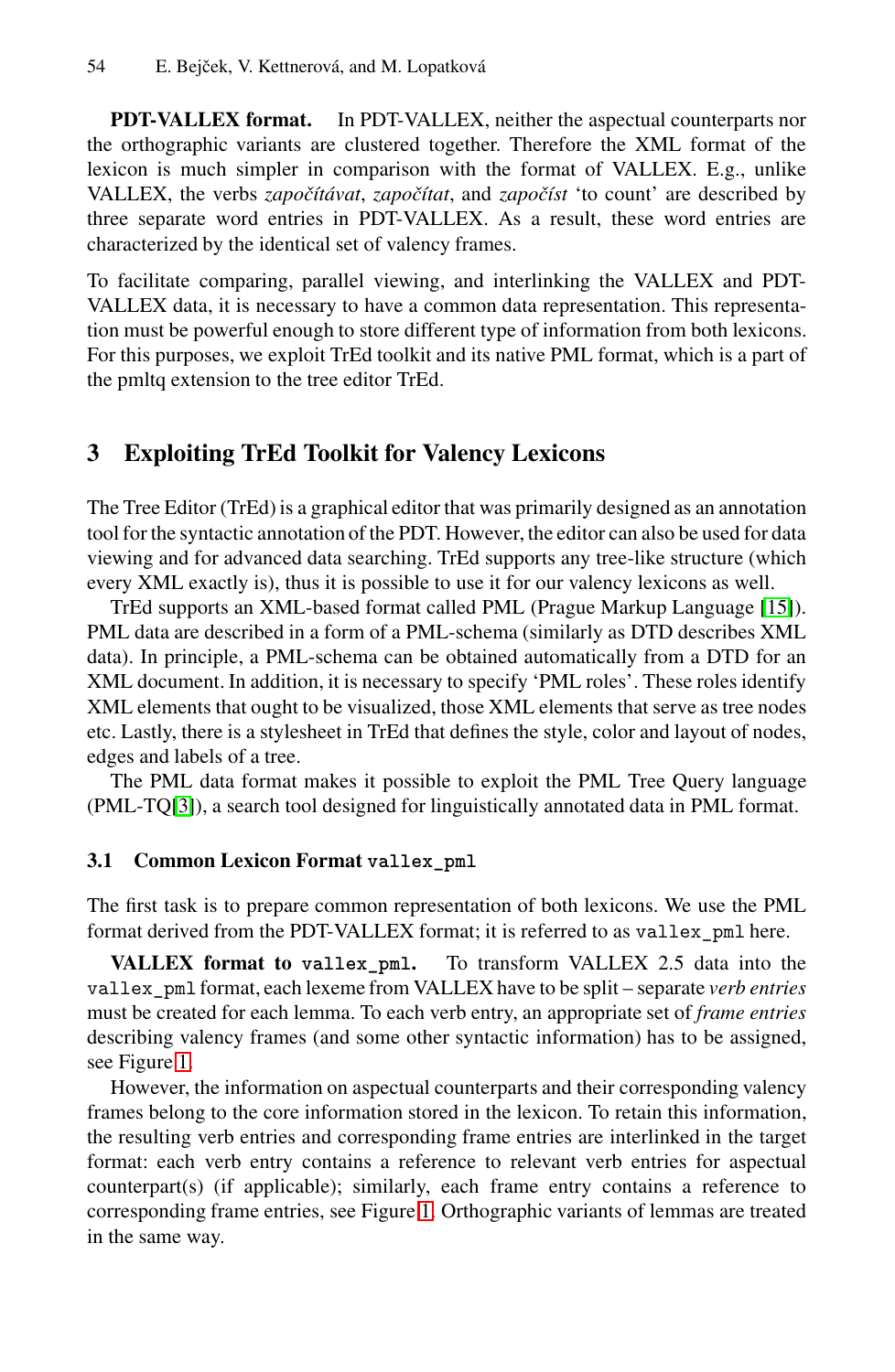By this splitting and linking, we overcome the aforementioned difficulty with searching in the complex VALLEX format.

**PDT-VALLEX format to vallex\_pml.** Though PML is not a native format for PDT-VALLEX, it can be straightforwardly transformed into this format. As a result, PDT-VALLEX is compatible with PML-TQ and TrEd toolkit.



<span id="page-4-1"></span><span id="page-4-0"></span>Fig. 1. The [trans](#page-5-0)formation of VALLEX into the vallex\_pml form[at.](#page-4-1) [Th](#page-4-1)e lexeme represented in VALLEX 2.5 by the lemmas *[za](#page-6-1)počítávat<sup>imp f</sup>*, *započítat/započíst<sup>p f</sup>* 'to count' associated with two lexical units LU1 and LU2 is schematically displayed in the left column. The right column shows three verb entries for these lemmas and the relevant frame entries for each of these lemmas in the vallex\_pml format.

After converting both valency lexicons into vallex\_pml format, they can be loaded into TrEd and three tasks are easier to process: viewing and editing both lexicons (3.2), parallel searching the lexicons (3.3), and linking them together (4).

#### **3.2 Viewing and Browsing in TrEd**

Both VALLEX and PDT-VALLEX can be displayed in TrEd as it is shown in Figure 2 (the style depends on the provided PML-schema and the stylesheet).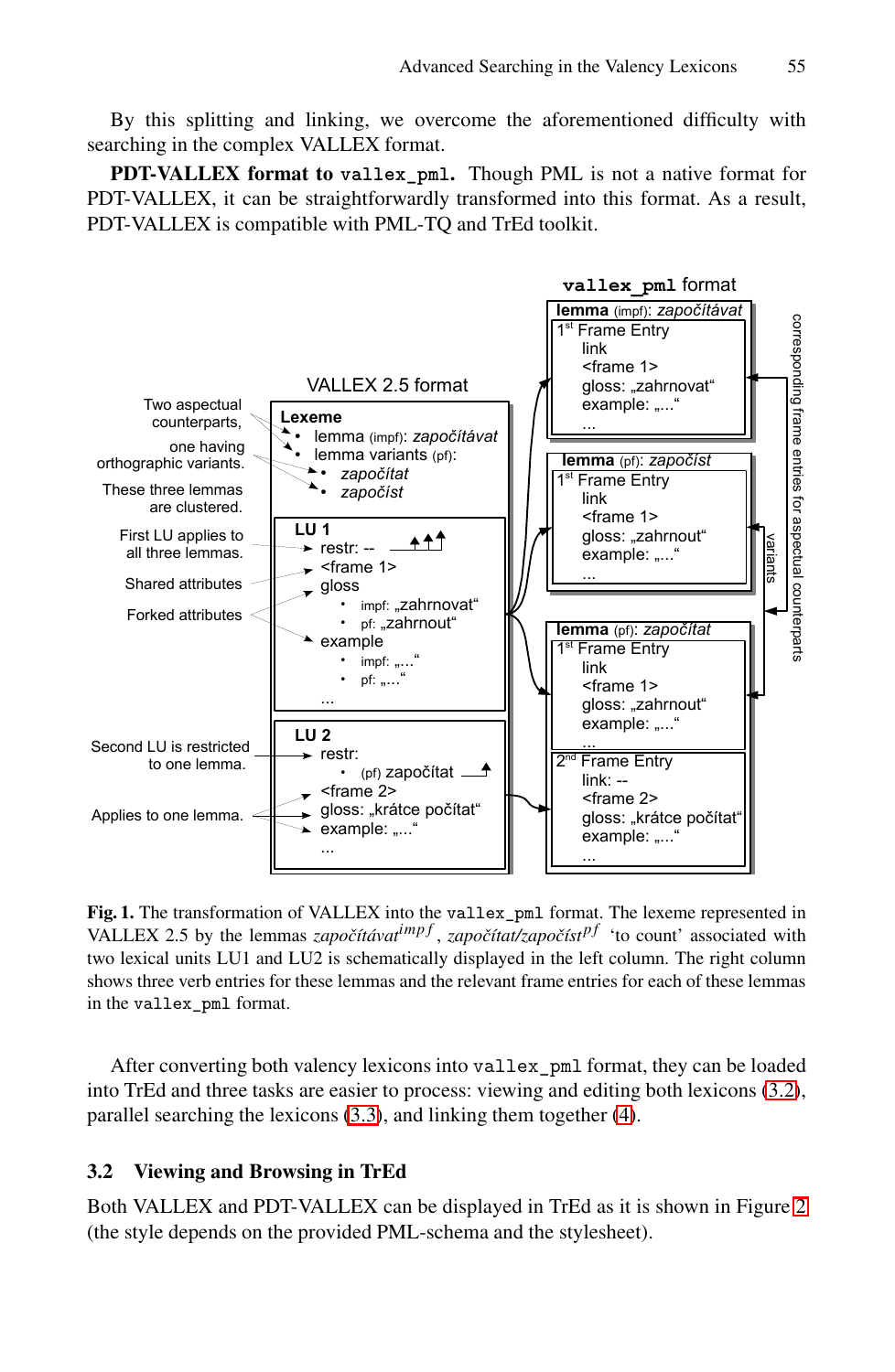

Fig. 2. The verb *započítat* 'to count' displayed in TrEd. The left node represents the lemma of the verb, its two children are two frame entries with different meanings. Both are provided with a gloss and an example. The upper level of nodes represents individu[al v](#page-6-1)alency complementations and their possible possible morphological forms.

<span id="page-5-0"></span>Furthermore, in VALLEX, each member of aspectual group displays the reference(s) to its counterpart(s). By clicking on the reference, the corresponding frame entry (or the whole corresponding verb entry) is displayed in a new window. VALLEX and PDT-VALLEX are interlinked by similar reference on the level of verb entries.

Let us anticipate that the links between frame entries (which correspond to individual meaning of verbs) across the lexicons can be viewed in the same way, see Section 4.

#### **3.3 Searching the Lexicons Using PML-TQ**

The lexicons can be not only viewed but also searched using PML Tree Query language. TrEd with PML-TQ extension allows users to formulate complex queries in a userfriendly way. All queri[es](#page-5-1) can be created in a graphical mode, a query having a form of a subtree with possible constraints on nodes and edges. Graphical interface enables users to insert nodes into a query subtree, to interconnect the nodes and to formulate constraints on their attributes. (Alternatively, a textual form of the query can be used.)

Let us exemplify some types of possible queries in PML-TQ. There are simple queries, as e.g., 'search for verbs with obligatory ADDRESSEE'. Queries with quantification can be asked too, e.g., 'find a verb with more than twenty valency frames'. Moreover, PML-TQ makes it possible to formulate complex queries concerning diverse properties of verbs, as e.g. the query in Figure 3. We can also search the previous queries in both lexicons in a parallel way.

The output from PML-TQ can be either just viewed in TrEd lemma by lemma, or it can be further processed – one can, for instance, ask for statistics (as, e.g., 'display

<span id="page-5-1"></span>

**Fig. 3.** Example PML-TQ query: searching for verbs from the class 'communication' with obligatory ADDRESSEE realized in other than dative case that cannot be in a reciprocity relation with ACTOR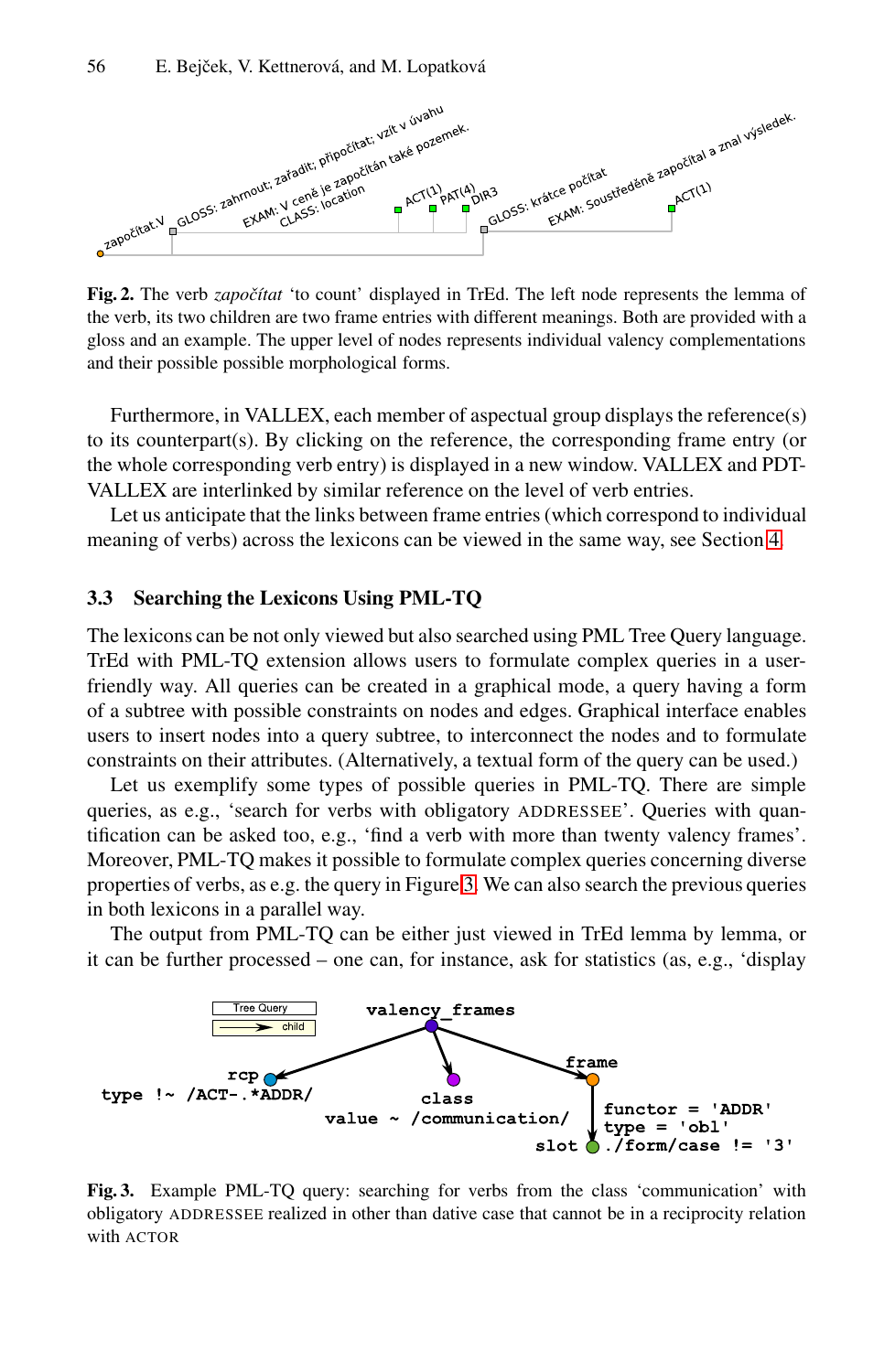frequency of found lemmas in individual verb classes'). This is achieved by 'filters' that can be appended to every query and that generate simple text tables.

#### **3.4 Other XML-Based Lexicons**

<span id="page-6-1"></span>Czech valency lexicons serve here only as sample lexicons allowing us to demonstrate pros and cons of proposed common representation of lexicons. In fact, any XMLbased<sup>7</sup> lexicon can be – after some necessary modifications – viewed in TrEd; however, hierarchical, highly structured lexicons benefit from this format most. First necessary step consists in creating a PML-schema; this includes automated transformation from DTD and manual assignment of a few PML roles (they create the required tree structure). Secondly, stylesheet for viewing the lexicon in the required way must be specified. It includes layout of displayed lexicon elements, their descriptions, colors etc. Thirdly, optionally, lexicon data can be transferred into the database for faster querying.

It is profitable not only for our example lexicons VALLEX and PDT-VALLEX but also for e.g. VerbaLex, the other Czech valency lexicon. Its format is different but captures similarly structured information and would be easily transformed to PML.

## **4 Conclusion and Future Work**

In this paper we have presented a format for linking valency lexicons and an effective way how to visualize them in the tree editor TrEd. We have exploited a powerful PML-TQ search engine offering a graphical query representation for comfortable work of linguists. These tools can be used for any lexicon after transformation to PML format, which is mostly automated. It is especially profitable for lexicons with a hierarchical structure such as our example lexicon VALLEX (with several levels of lemma clustering) or as PDT-VALLEX (with structured frame slot information).

The vallex\_pml format introduced here proved to be suitable common representation for these lexicons. This new data format, which overcomes different logical structures of VALLEX and PDT-VALLEX, poses an important prerequisite for interlinking both valency lexicons – more precisely, for (semi)automatic interlinking corresponding lexical units from VALLEX and PDT-VALLEX – and thus making available information stored in both lexicons (including references to external language resources). This represents an effective way of enriching particular lexical resources.

<span id="page-6-0"></span>The vallex\_pml format being supported by the tree editor TrEd offers parallel visualization of VALLEX and PDT-VALLEX and thus facilitates manual checking and necessary follow-up corrections of the automatic phase of interlinking the affected lexicons as well as viewing and searching in the interlinked system in the future.

## **References**

- 1. Hajič, J.: Complex Corpus Annotation: The Prague Dependency Treebank. Veda, Bratislava, Bratislava, Slovakia, pp. 54–73 (2006)
- 2. Hajič, J., et al.: Prague Dependency Treebank 2.0. Linguistic Data Consortium, Philadelphia (2006)

<sup>7</sup> Naturally, other format can be used, too, yet the transformation into PML is not automated.